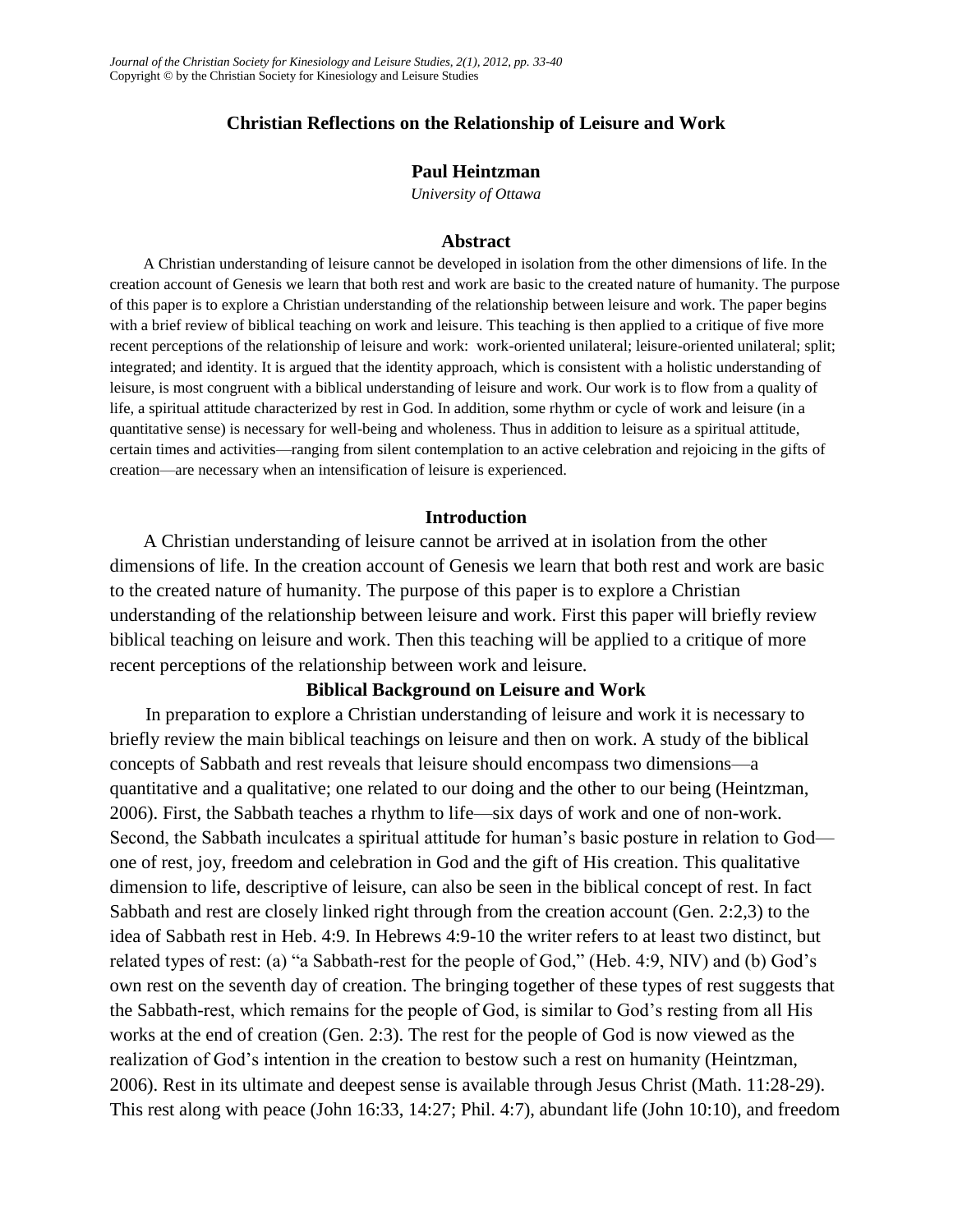(John 8:32) are descriptive of the quality of life Christians have in Christ, and as such explicate the qualitative dimension of leisure.

Turning to work, the biblical account suggests that work—in the sense of subduing the earth and of ruling over nature (Gen. 1:28), of tilling and caring (Gen. 2:15), and of ordering and organizing (Gen. 2:19)—is essential to God's purposes for human life and is also an activity in which the divine image is displayed (Gen. 1:26, 27-28). At least three biblical reasons exist as to why we are to work (Stott, 1979). First, work provides for the needs of the individual (Gen. 1:3) and society (Lev. 23:22; Deut. 24:19-22). Second, work is a means of human fulfillment. The two parts of Gen 1:26 go together: "let us make human beings in our image" and "so that they may rule over…all the creatures." Likewise the instruction to subdue the earth in Gen. 1:28 is introduced by the affirmation in Gen. 1:27 that God created humans in his own image. Thus human capacity for creative work claims Stott (1979) is an integral part of our Godlike humanness, and without work one is not completely human. The biblical account teaches us that work is something that makes us fully human, for it is part of our created nature to be a worker. Third, work is for the stewardship of God's creation. From Gen. 1:26, 28 and 2:15, 19 we see that God calls us to be co-creators and co-stewards with him. God created the world but assigned to humans the work of subduing it. He planted a garden, but commissioned a gardener to till and keep it. God has so created life in this world as to rely on our work. Therefore we cannot reject work in favour of a life of leisure.

Although not much is said about human work in the New Testament it is assumed throughout it, that daily work is not a hindrance in Christian living, but is a necessary element of it. The so-called "house-tables" found in the Epistles (Eph. 6:5-9, Col. 3:22-4:1, 1 Tim. 6:1-2, Titus 2:9-10, 1 Pet. 2:18-25) contain the only specific teaching that we find in the New Testament on the subject of daily work. These passages expound the attitude and responsibilities of Christian slaves (*douloi*, i.e. workers) who carried out the daily labour of the household, farm and workshop in the biblical world; basically they were laboring classes. The house-tables demonstrate that a new attitude towards work has been initiated through faith in Jesus Christ and that by following Christ's example a Christian's work is foremost something offered to the Lord and not to "earthly masters." Here we do not simply have a rule or code of work that is to be legalistically followed but instead an attitude, a spirit. The house-tables suggest that the fulfillment of the creational ordinance of work is possible due to the transformed heart of the redeemed person. When a person repents and puts their faith in Christ, all areas of life, including one's work have the potential of being sanctified. As such work is not to be done primarily out of a sense of duty or for economic self-interest but it is to flow from our being, from our life in Christ. Thus there is no need to dichotomize work and leisure, for they both flow from our life in Christ.

## **The Relationship of Work and Leisure**

How do we relate a biblical understanding of work and leisure to more recent perceptions of the relationship of work and leisure? Kunjo Odaka (1966) has classified workers according to five types of living related to work and leisure. These five perceptions of the relationship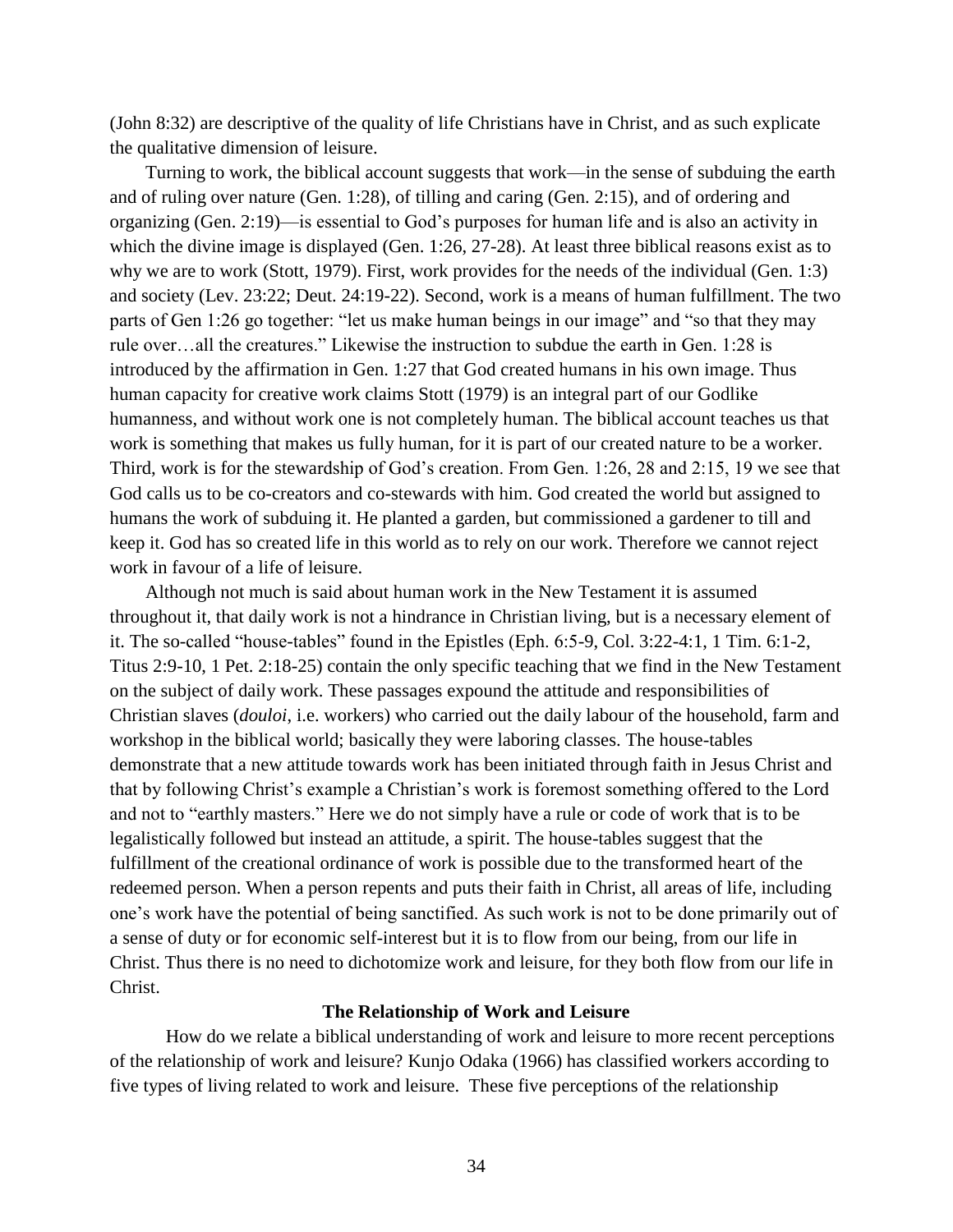between work and leisure were defined as follows:

- 1. *Work-oriented-unilateral*: Work is man's duty. I wish to devote myself wholly to my work without any thought of leisure.
- 2. *Leisure-oriented-unilateral*: Work is no more than a means for living. The enjoyment of leisure is what makes human life worth living.
- 3. *Identity*: There is no distinction between work and leisure. I therefore have no need of being liberated from work in order that I may enjoy leisure.
- 4. *Split*: Work is work and leisure is leisure. Modern man gets his work done smartly, and enjoys his leisure moderately.
- 5. *Integrated*: Work makes leisure pleasurable, and leisure gives new energy to work. I wish to work with all my might, and to enjoy leisure. (pp. 81-82)

In his book, *The Christian at Play*, Johnston (1983) adapted Odaka's classification for the purpose of articulating a Christian approach to work and play. He advocated that Christians ought to accept an "integrated" relationship of work and play. Using these same five possible lifestyles as a framework I will discuss the relationship of work and leisure. Based on the understandings of leisure and work from biblical and historical sources, I will argue that the "identity" approach is the most appropriate response. Let us critique each of the five possible relationships individually.

# **Work-oriented-unilateral**

In the "work-oriented-unilateral" lifestyle work is the supreme value in life, leisure is subservient. This "work-oriented-unilateral" approach to life is characteristic of the Protestant and secular work-ethics. In the religious and secular world views that have dominated western society since the Reformation, humans have been regarded as *homo faber*, i.e. humans as workers, and one's main function has been to work at one's particular place in society. The saying "one does not work to live; one lives to work," is a good description of this approach to life. The problem with the emphasis on humans as *homo faber*, is that the value of leisure is minimized. Margaret Mead (1958) observed that:

Within traditional American culture... there runs a persistent belief that all leisure must be earned by work and good works. And second, while it is enjoyed it must be seen in a context of future work and good works. (pp. 10-12)

When work becomes one's only focus it blinds one to the other dimensions of a person's created nature. Scripture suggests that work and rest are basic to the nature of humans. Although humans are workers, that is not the whole truth about humanity's nature and destiny, humans were created to glorify God and enjoy Him forever.

Furthermore, for Christians work is never the central determinant of our worth. Pierre Berton (1968) has written: "Work seems to be the one thoroughly acceptable way that a man can demonstrate his worth to himself and his peers (p. 17). Yet as James Houston (1981) wrote, "The glorification of work and its rewards both distort the human psyche as well as obscure the true meaning of work. For the essence of man lies not in what he does, but in who he is" (p. 41). Therefore we cannot accept the "work-oriented-unilateral" approach to the relationship of work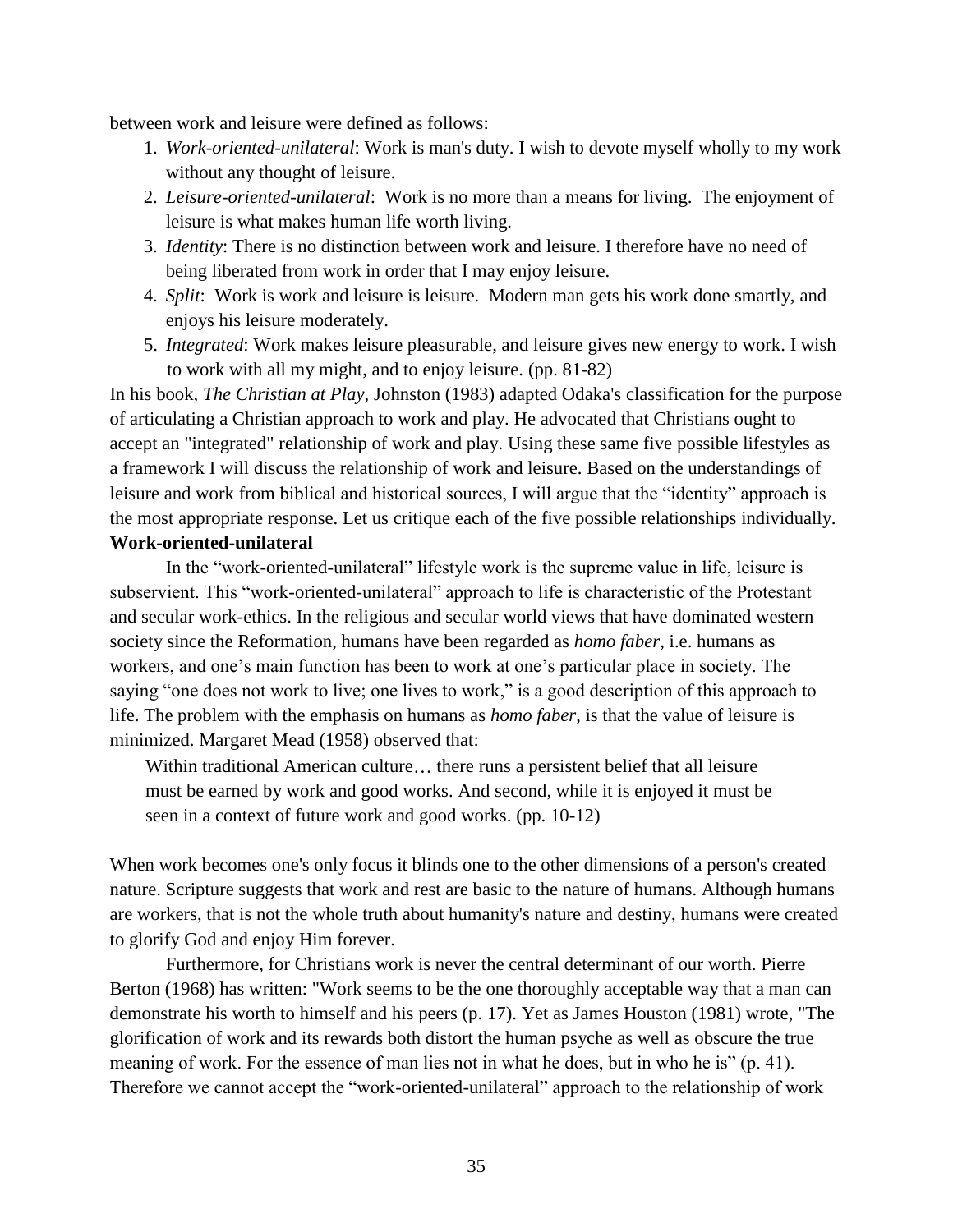and leisure for it exalts humans as *homo faber* to the detriment of the other dimensions of human's created nature.

## **Leisure-oriented-unilateral**

In the "leisure-oriented-unilateral" approach to the relationship between work and leisure, the experiencing of leisure is the primary value in life. This approach can be seen in classical Greek culture where leisure was idealized and work despised; in some expressions of medieval monastic culture where the contemplative life was emphasized at the expense of the active life; and in some expressions of the modern anti-utilitarian concept of leisure (Murphy, 1974) wherein hedonistic and narcissistic pursuits are valued above responsible participation in society. In both the classical and monastic cultures the notion of *homo faber*, humans as workers was minimized in favour of the contemplative life. In the anti-utilitarian view of leisure the idea of *homo faber*, humans as workers, is rejected in favour of *homo ludens*, humans as players. In all three cases, a human's 'being' is emphasized above human's 'doing.' The creational intention of humans as workers is minimized. But to emphasize leisure at the expense of work is contrary to our nature as Jacques Ellul (1964), among others, noted.

To assert that the individual expresses his personality and cultivates himself in the course of his leisure is to accept the suppression of half of the human personality. History compels the judgement that it is in work that human beings develop and affirm their personality When the human being is no longer responsible for his work and no longer figures in it, he feels spiritually outraged... The annihilation of work and its compensation with leisure resolves the conflicts by referring them to a subhuman plane... To gamble that leisure will enable man to live is... to cut him off completely from part of life. (pp. 399-400)

The biblical account teaches us that work is something that makes us fully human, therefore the "leisure-oriented-unilateral" approach to life with its narrowing of work to a means for living, is not acceptable to the Christian.

### **Split**

The "split" approach to life views work and leisure as two separate categories. In this approach the human is both a worker, *homo faber*, and a player, *homo ludens*, but there is a clear distinction between the two roles in life. In earlier societies, which reflected *Gemeinschaft*, there was no clear distinction between work and leisure, rather this distinction came about historically through a variety of influences which included: (1) the fixed times in monastic culture for manual labour and for spiritual activities; (2) the Reformer's confusion of vocation, work and job where the Christian's calling (1 Cor. 7:20) tended to be narrowed to the work associated with a specific position in society (Marshall, 1980) which contributed to work being defined as time devoted to a job; and (3) the glorification of work that accompanied industrialism, through which work came to be the most significant aspect of life while leisure was relegated to free time. The divorcing of work and leisure, is characteristic of the average worker today, who often despairs of finding satisfaction in or through one's job, but believes work is a necessity in life in order to earn an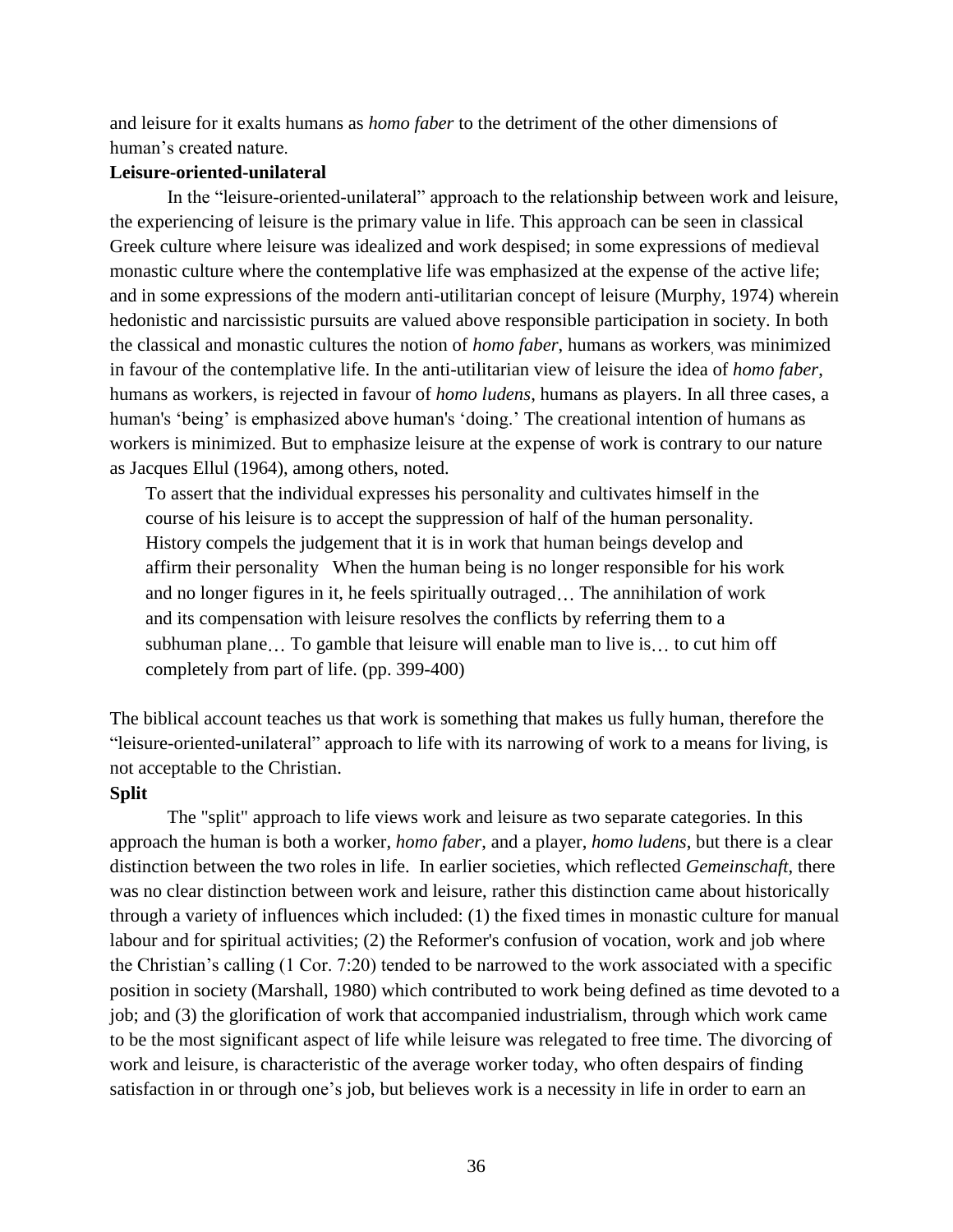income to provide for the good life.

Johnston (1983) noted that "a biblical notion of Christian vocation will have nothing to do with such compartmentalization and secularization" (p. 132). Rather than separating work and leisure we are to "do all to the glory of God." Consistent with a Christian critique of the free time concept of leisure, all of life is freely given by God, and therefore we cannot divide life into distinct segments of work and leisure. Furthermore, Ecclesiastes teaches that all of life, including work is to be enjoyed (2:24-26, 3:12-13, 3:22, 5:17-19, 7:14, 8:15, 9:7-9, 11:9-12:1; Johnston, 1976; Whybray, 1982). It is not suggested that work is to be compartmentalized from the other elements of life that are to be enjoyed. Therefore I conclude that the "split" approach to life is not appropriate for the Christian.

## **Integrated**

In the "integrated" approach to life "Work makes leisure pleasurable and leisure gives new energy to work. I wish to work with all my might, and to enjoy leisure" (Odaka, 1983, p. 82). Johnston (1983) advocated that this is the style of life God intended for us: "Christians are created and called to consecrate both their work and their play" (p. 134). However Johnston (1983) proceeded; "play is God's appointment, his gift to humankind which is meant to relativize and refresh our endeavours, putting them in their God-intended perspective" (p. 134). Although throughout his book Johnston has spoken of play as non-purposeful activity and that it has intrinsic value in itself, he now portrays play as a means "to relativize and refresh one's endeavours" (p. 134). In this view humans are still both humans as workers, *homo faber*, and humans as players, *homo ludens*, however the worker serves the player and the player serves the worker.

## **Identity**

The "identity" approach to life in which work and leisure are merged is more consistent with the holistic concept of leisure. The holistic perspective suggests that one's life is not fragmented into a number of spheres such as work, leisure, family and religion but that all aspects of life are considered as part of the whole. In the holistic view of life, work and leisure are related to each other. This does not mean that work and leisure, especially when leisure is considered as a spiritual attitude and a condition of being, can be equated with each other, but rather that they can be experienced at the same time unlike the "work-oriented-unilateral," "leisure-orientedunilateral," "split," and "integrated" approaches to life that all make a clear temporal distinction between work and leisure.

The holistic or Odaka's "identity" approach to life in which there is a fusion of work and leisure is a more helpful approach than the traditional approaches that place work and leisure in an antithesis. From a Christian perspective, the ultimate meaning in life is found neither in work nor leisure. As Arthur Holmes (1983) wrote:

In the final analysis a human being is neither *homo faber* nor *homo ludens*. A person at the heart of his being is *homo religeous*, his life to be lived in responsible relationship to God, and it is worship that is his most distinctive activity, not work and not play. (p. 228)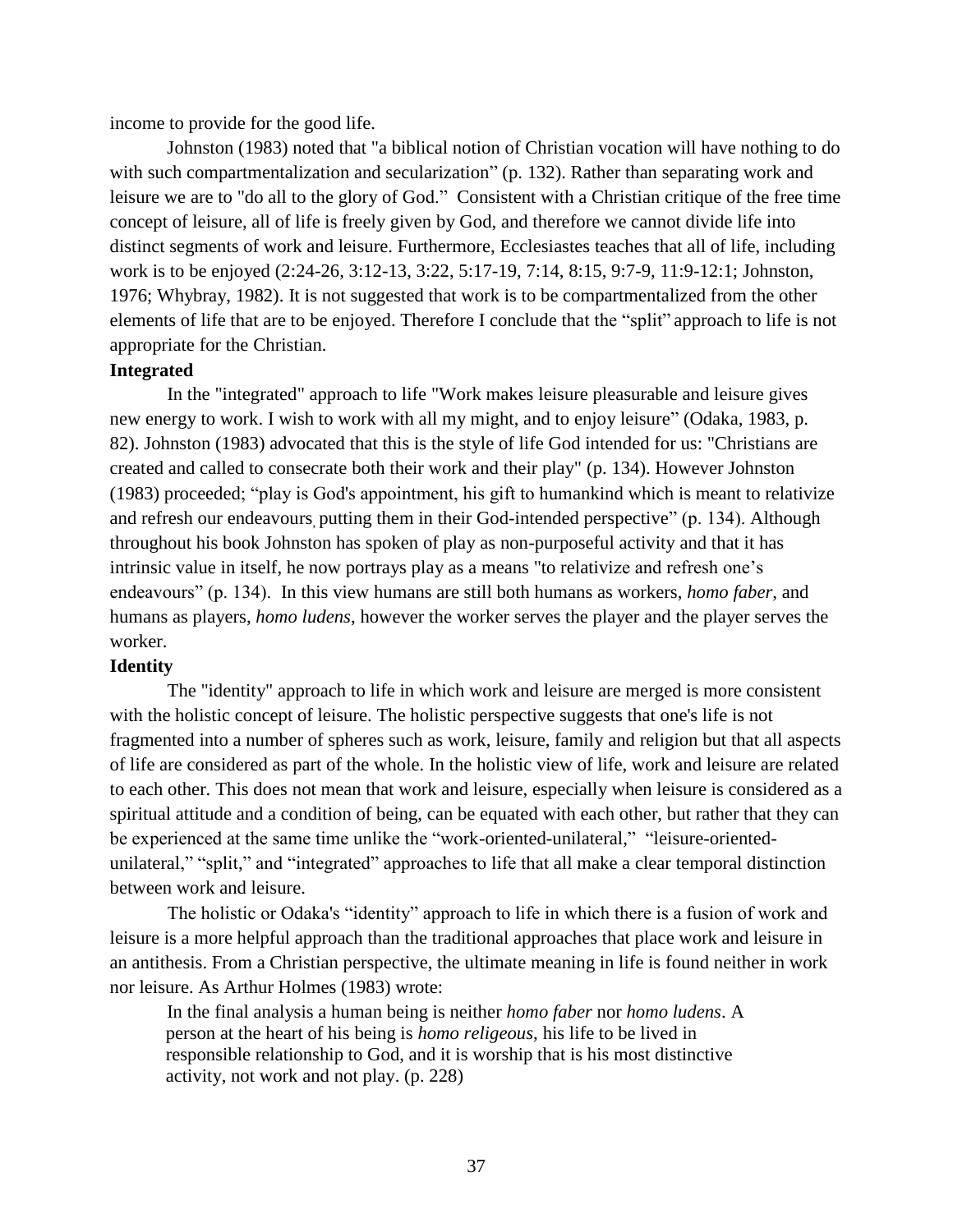And as Pieper (1963) has shown, worship is the well-spring of leisure. Leisure originates in a right relationship with God. Thus leisure is primarily seen in a qualitative sense, as a spiritual attitude and as a condition of being.

When leisure is considered as a spiritual attitude and a condition of being then work and leisure may occur simultaneously. In fact our leisure, as a condition of our being, is reflective of the quality of life we have in Christ and from this life in Christ flows our work, our activity, our doing. "Leisure is both the source and climax of genuine work" wrote Banks (1983, p. 194). Work is an expression in the form of service to God and humanity, of thanksgiving and gratitude to Christ, one's divine master. Thus James Houston (1981) could write:

True leisure then is the expression that we give to the Lordship of Jesus Christ... the constant recognition that our identity does not lie in our work roles, that our identity is only in Jesus Christ, and that the stronger our identity grows in Christ, the less neurotic our activities will become and the freer we shall be from the enslavement of work….Our vocation will then look less and less like a job to do, and more and more a source of rejoicing in gratitude of what we are privileged to do to the glory of God. (pp. 45-47)

But how, in our daily lives, do we resolve the tension between 'being' and 'doing,' rest and work? Scripture teaches that both rest and work are basic to the created nature of humanity. To resolve such a tension William Still (n.d.) advocated "Simultaneous Rest and Work":

Therefore we must learn to act properly, with a due balance of rest and work, which we may say is to work *from* a position and attitude of rest ... as Christians we ought to live with a restful ease, even in busyness and in energetic activity, which not only ought to enable us to get through our work, but to do so more efficiently and therefore also more enjoyably. (pp. 39-42)

So our work is to flow from a quality of life, a spiritual attitude characterized by rest in God. Still (n.d.) also mentions that we are to have a "due balance of rest and work." This brings us to the second dimension of leisure, the quantitative dimension and the idea of rhythm to life. So far we have been emphasizing the qualitative dimension, leisure as a condition of our being.

While most of the biblical material related to leisure supports a qualitative definition of leisure, the Bible also supports a quantitative dimension to leisure (Heintzman, 2006). The Sabbath teaches a rhythm to life--six days of work and one of non-work. The implication is that the Sabbath suggests some rhythm or cycle of work and leisure (in a quantitative sense) is necessary for well-being and wholeness. Thus, in addition to leisure as a spiritual attitude that undergirds all of life, "periods are necessary when leisure is lived more intensely" (Doohan, 1990, p. 36). Doohan (1981) wrote:

We have a leisurely approach to life which must be nourished by times of intensified leisure. The latter will include, among other things, play, friendship, sharing, an absence of oppression in favor of a happy and cheerful affirmation of oneself, a feeling of at-homeness in the world, and a capacity to steep oneself in the beauty of the universe. It will demand a form of silence and inward calm leading to a receptive attitude of mind above all; it will be a varied celebration of life-men's and women's looking upon creation and seeing that it is good. (pp. 165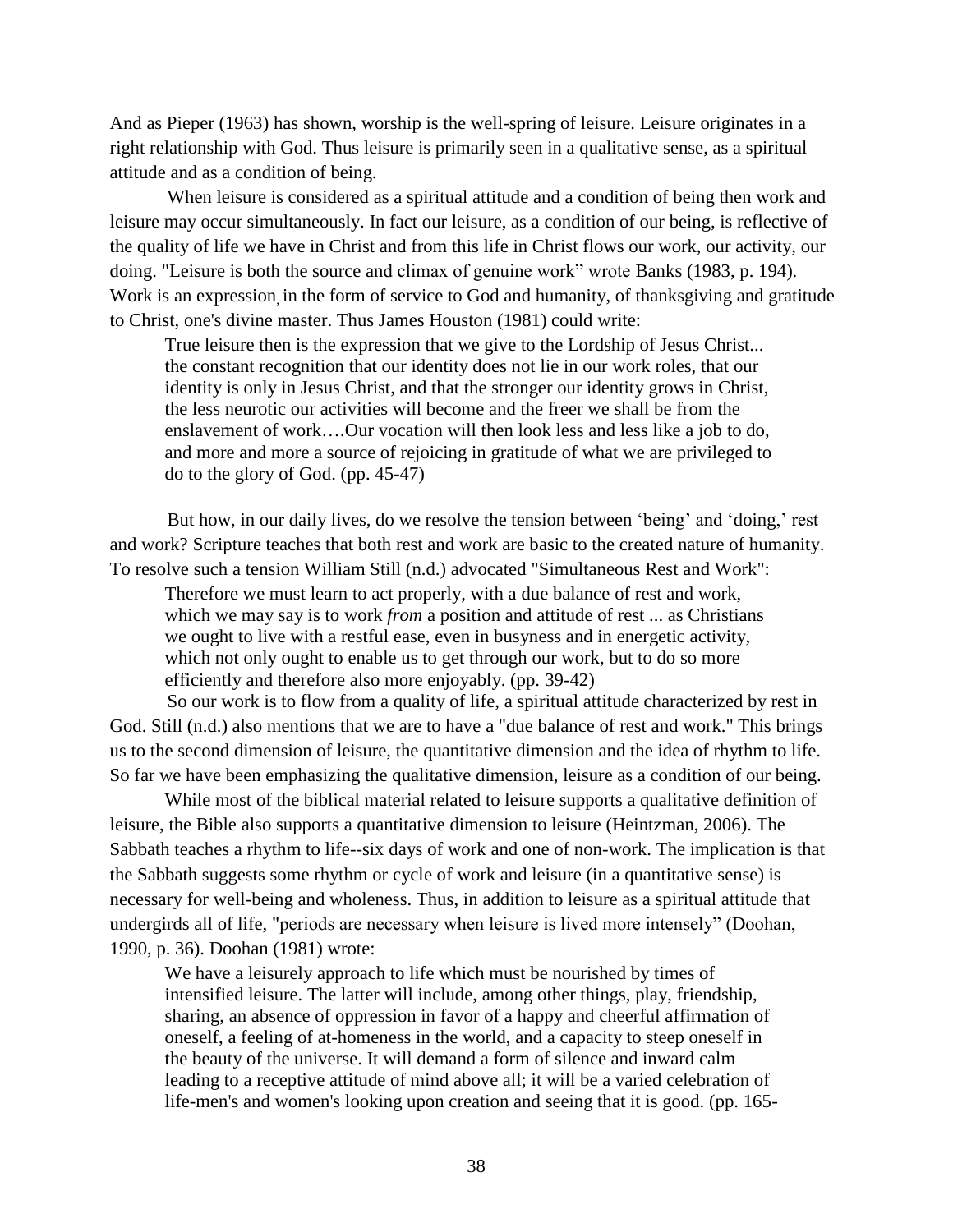166)

In conclusion then, a Christian holistic conceptualization of leisure has two dimensions: a qualitative and a quantitative. The qualitative dimension is the spiritual attitude and condition of being that reflects the quality of life available in Jesus Christ. This qualitative dimension of leisure is not limited to a certain time period, thus it may be experienced simultaneously with work; and in fact work may be conceived as an expression of this attitude. The quantitative dimension of leisure consists of certain times and activities--ranging from silent contemplation to an active celebration and rejoicing in the gifts of creation--in which an intensification of leisure is experienced. Thus all of our life should be characterized by a spiritual attitude of leisure, but at the same time our life should exhibit a rhythm of periods of work and periods of intensified leisure.